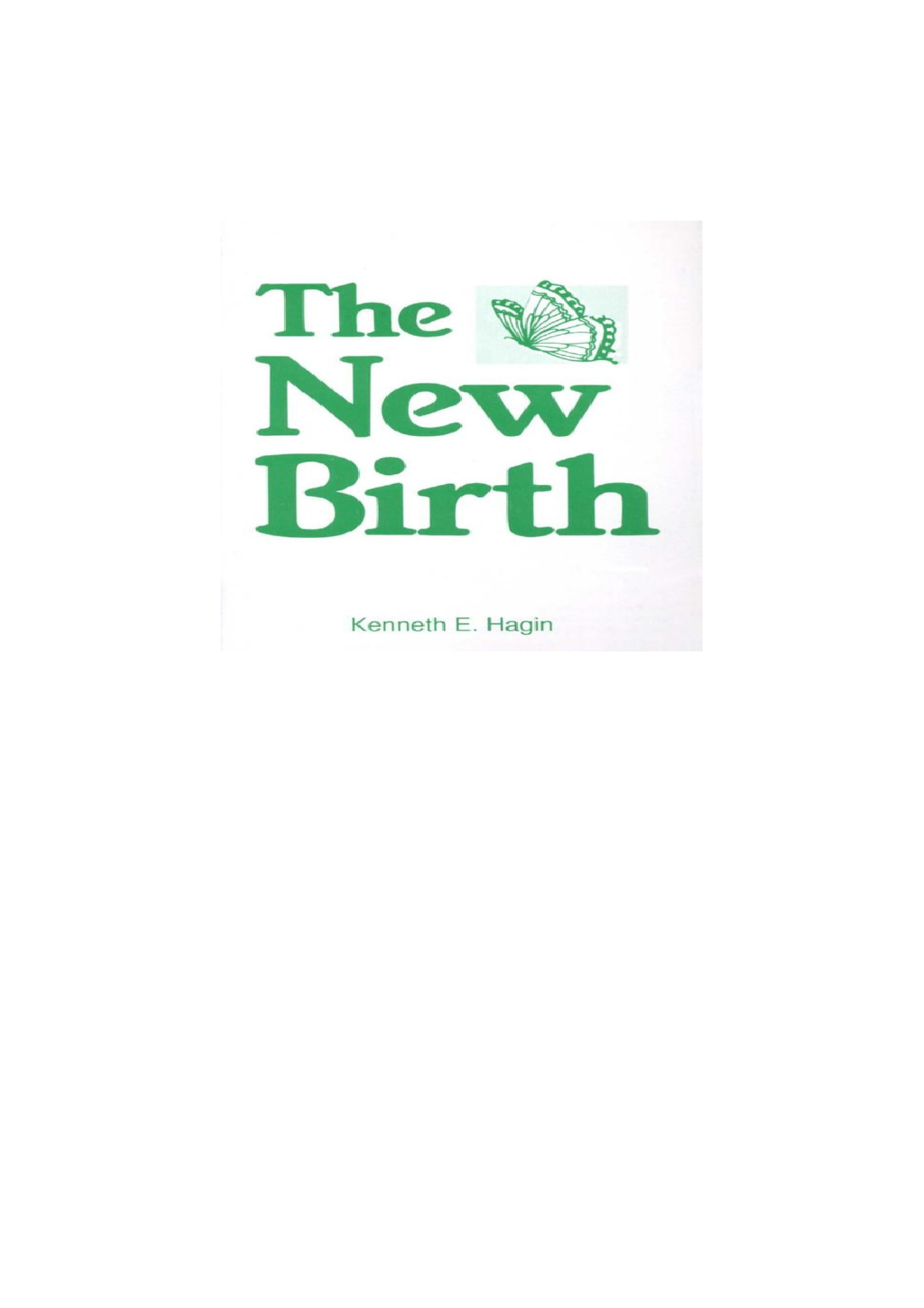# **The New Birth**

Kenneth E. Hagin

*Therefore if any man be in Christ, he is a new creature* (i.e. creation): *old things are passed away; behold, all things are become new.*

—2 Corinthians 5:17

*"It's not important what church you are in. The important thing is: What family are you in?'*

# **Contents**

1 Born Again ... Into the Family of God

2 From Death unto Life

3 The New Birth

4 The Water of the New Birth

5 New Creation Facts

A Sinner's Prayer to Receive Jesus as Savior

Chapter 1

BORN AGAIN ... INTO THE FAMILY OF GOD

The key which unlocks all the promises of God is this—Jesus taught that a man must be born again. The following statements came from the lips of Jesus:

*"... Except a man be born again, he cannot see the kingdom of God"* (John 3:3).

*"... Except a man be born of water and of the Spirit, he cannot enter into the kingdom of God"* (John 3:5).

*" . . . Except ye be converted, and become as little children, ye shall not enter into the kingdom of heaven"* (Matt. 18:3).

*" . . . except ye repent, ye shall all likewise perish"* (Luke 13:3,5).

The New Birth is a necessity to being saved.

Through the New Birth you come into the right relationship to God. The New Birth is necessary before you can claim any of the benefits of the Bible.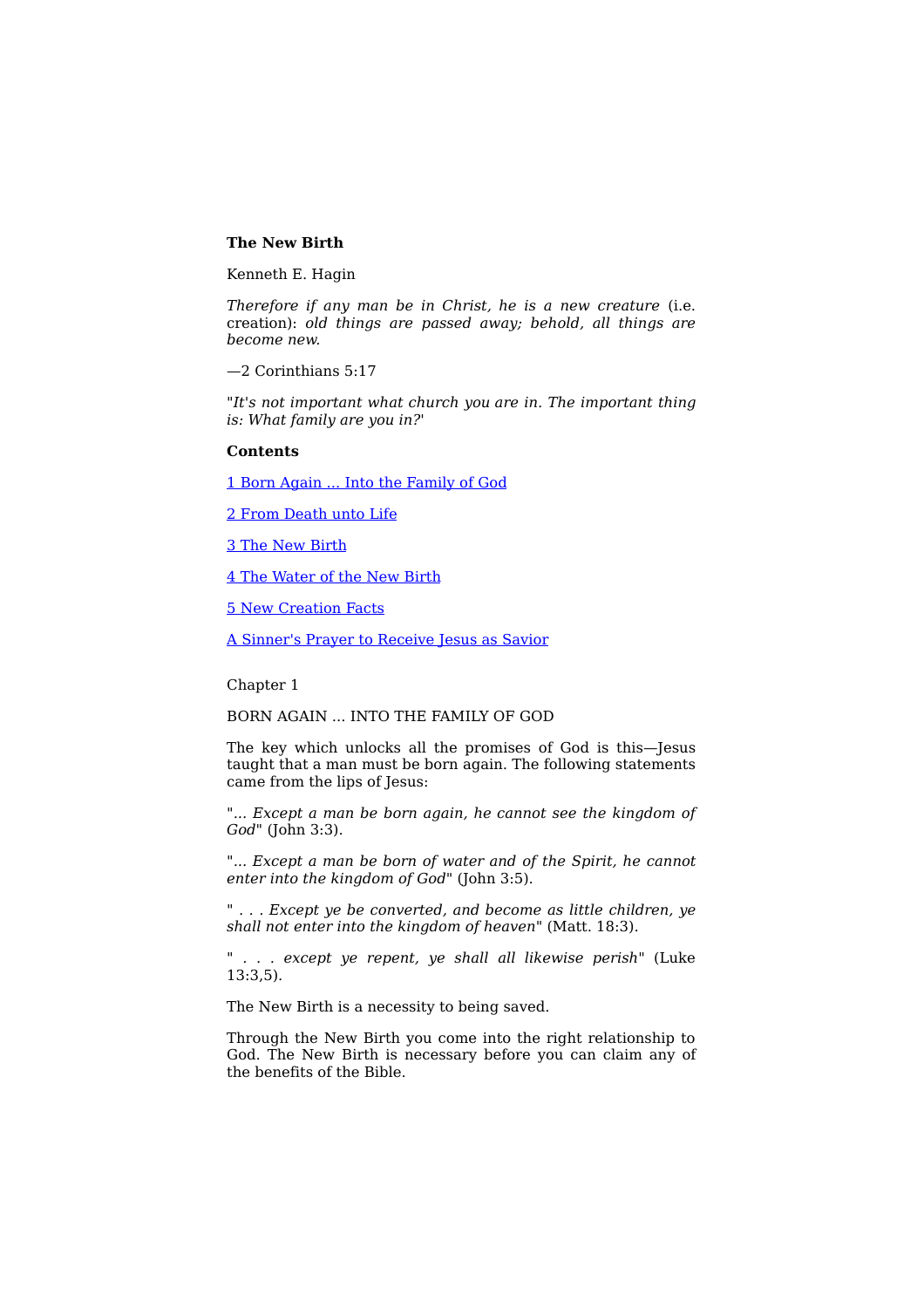The New Birth is not: confirmation—church membership—water baptism—the taking of sacraments—observing religious duties —an intellectual reception of Christianity—orthodoxy of faith going to church—saying prayers—reading the Bible—being moral—being cultured or refined doing good deeds—doing your best—nor any of the many other things some men are trusting in to save them.

Nicodemus, whom Jesus addressed concerning the New Birth, possessed most of the qualities we just listed, but Jesus said to him,

"Ye *must be born again"* (John 3:7).

The thief on the cross, and others Jesus forgave while on earth, were saved without these things. They simply did the one necessary thing—they accepted Jesus Christ as personal Savior by repenting and turning to God with the whole heart as a little child.

One who is born again will automatically have the external evidences of a good life by virtue of the New Birth. But there are millions, it is sad to say, who are trusting in good works to save them. And millions will die and be lost without the New Birth because they have been misled concerning the experience of being born again.

It is all important that we pay personal attention to our eternal welfare—and that we not trust the best of men in the matter. If we permit men to mislead us in eternal matters and are lost—it will be too late to personally see after our welfare. Do something about it now.

Don't take the attitude that you cannot be deceived. Don't take the attitude that your church is the only right one and that it cannot mislead you. Your church may be right in its teaching concerning the New Birth. But make certain by going to the Bible yourself, and seeing with your own eyes, and knowing with your own heart—that you are right with God—that you have the real New Birth—and that you are living right with God every day.

There is no purpose served in fooling yourself. You are either born again—or you are not. You are either really saved—or you are being deceived into thinking you are, and you are lost.

You know your own life and your true relationship to God. So get the facts settled that you are a genuinely saved person, and in present contact with God.

Culture, refinement, and outward correctness of life—in the organized church or out of it—cannot take the place of the New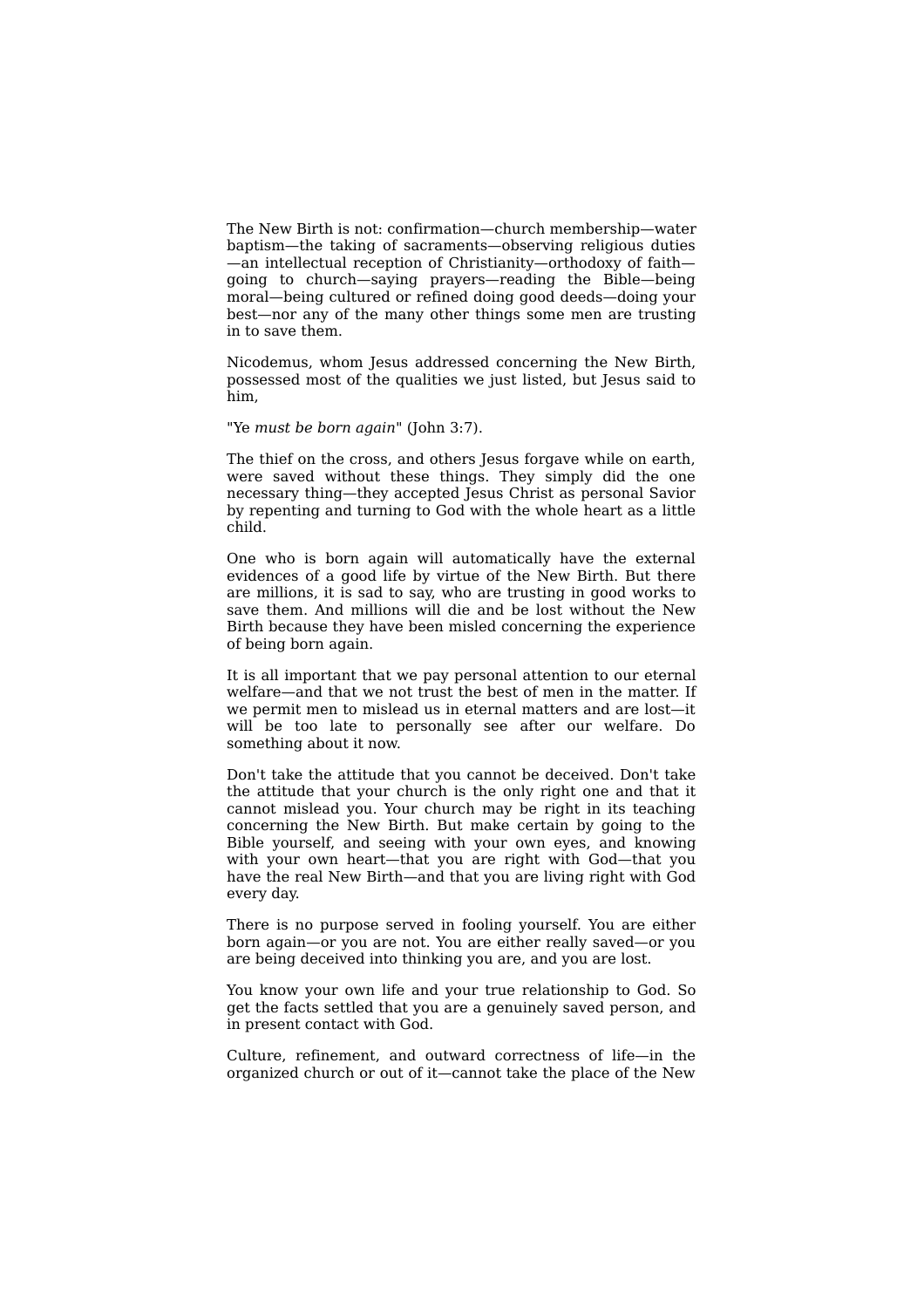Birth.

For the trouble, you see, is in the heart.

Jesus said, *"For from within, out of the heart of men, proceed evil thoughts, adulteries, fornications, murders, Thefts, covetousness, wickedness, deceit, lasciviousness, an evil eye, blasphemy, pride, foolishness: All these evil things come from within, and defile the man" (Mark 7:21-23).*

The trouble is in the heart, the inward man, the spirit. Merely to reform the outward man or the outward life will not save you.

An artist could put a beautifully colored coating of wax on the outside of a rotten apple—but the apple would still be rotten at heart. One bite into it would be a bite into decay.

Out of Christ, every man is rotten in the heart. And mere outward correctness of life, apart from Christ, is artificial and the practice of hypocrites. And Jesus said of those He called hypocrites, *"... for ye are like unto whited sepulchres, which indeed appear beautiful outward, but are within full of dead men's bones, and o f all uncleanness" (Matt. 23:27).*

Chapter 2

#### FROM DEATH UNTO LIFE

The Bible is a mystery book until we find the key that opens it. Then it ceases to be a mystery and becomes a message. There are two words which open up the Bible to our understanding and those words are *life* and *death.*

Death has been a mystery in all ages.

Science stands utterly mute in its presence, unable to explain it. Philosophy turns poetical when it meets this dread enemy of man. And theology has dealt only in generalities when attempting to explain it.

Death, that bloodhound-like foe, began its work at the cradle of the human race, and has followed the human race down through the stream of the centuries until the present hour.

Death was not a part of the Creation, nor a part of God's original plan. Even physical death is an enemy of God and an enemy of man. The Bible says in First Corinthians 15:26 that physical death is the last enemy that shall be put under foot.

Before we can understand the nature of death, however, we must understand the nature of man. Man is not a physical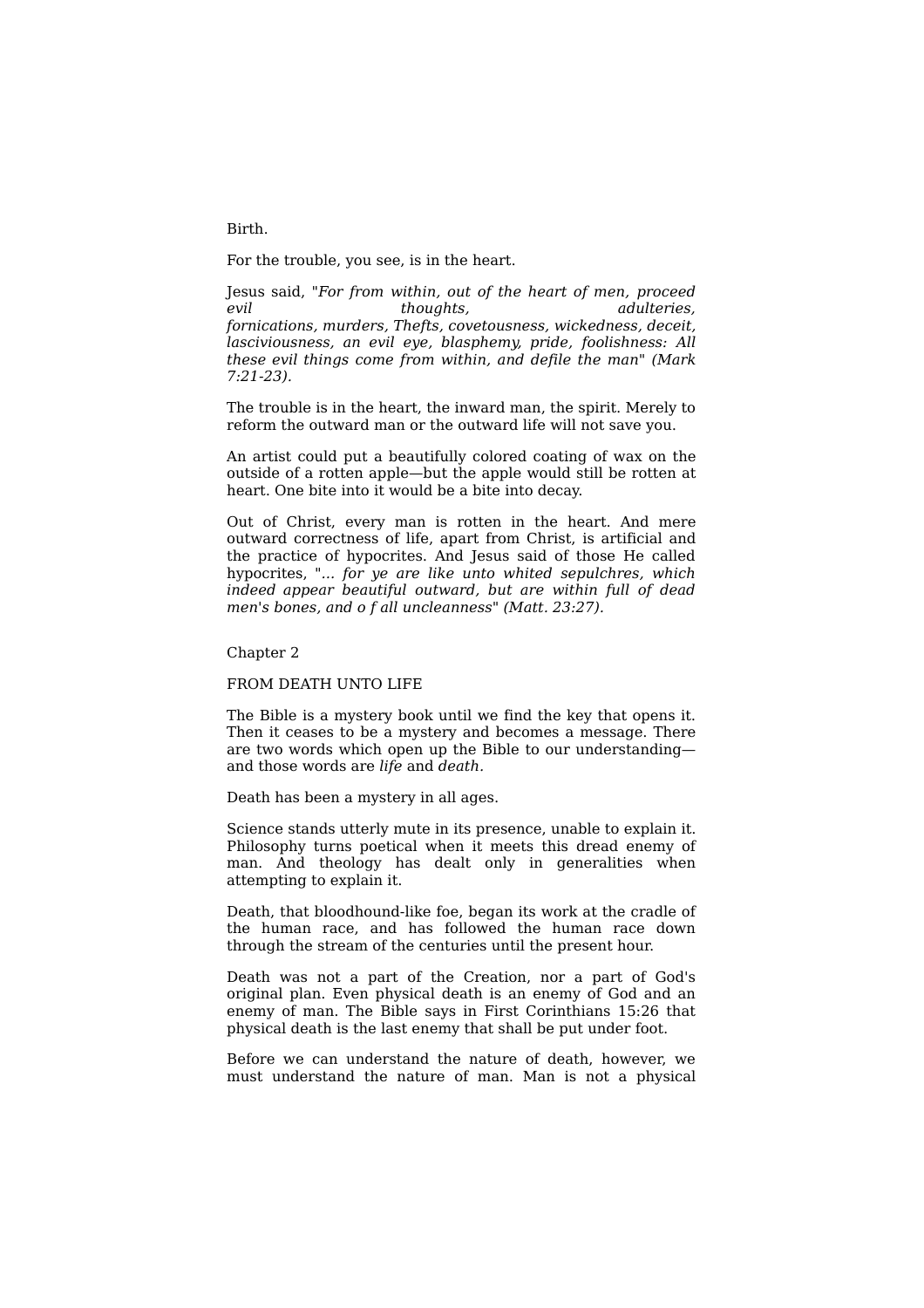being. Man is a spirit. In fact, man is a *spirit,* who possesses a *soul,* and lives in a *body* (1 Thess. 5:23).

When Jesus told Nicodemus, *"Ye must be born again"* (John 3:7), Nicodemus was thinking naturally and he asked, *"How can a man be born when he is old? Can he enter the second time into his mother's womb, and be born?"* And Jesus explained, *"That which is born of the flesh is flesh; and that which is born of the Spirit is spirit"* (John 3:4,6).

The New Birth is the rebirth of the human spirit.

The real man is spirit. The spirit operates through the soul (man's intellect, emotions, and will). And the soul in turn operates through the physical body.

Now the man (who is spirit) and his soul live in a physical body. At physical death, the man and his soul leave the physical body and go to their eternal home.

Christ gave us in Luke 16:19-24 the experience of the rich man and Lazarus.

# **LUKE 16:19-24**

**19 There was a certain rich man, which was clothed in purple and fine linen, and fared sumptuously every day:**

**20 And there was a certain beggar named Lazarus, which was laid at his gate, full of sores,**

**21 And desiring to be fed with the crumbs which fell from the rich man's table: moreover the dogs came and licked his sores.**

**22 And it came to pass, that the beggar died [physically], and was carried by the angels into Abraham's bosom** [Notice the angels carried him—not his body—but him, spirit and soul, to Abraham's bosom.]**: the rich man also died, and was buried;**

**23 And in hell he lifted up his eyes, being in torments, and seeth Abraham afar off, and Lazarus in his bosom.**

**24 And he cried and said, Father Abraham, have mercy on me, and send Lazarus, that he may dip the tip of his finger in water, and cool my tongue; for I am tormented in this flame."**

Lazarus and the rich man were still conscious. Man is not dead like an animal as some folks would have you believe. And there is no such thing as soul sleep.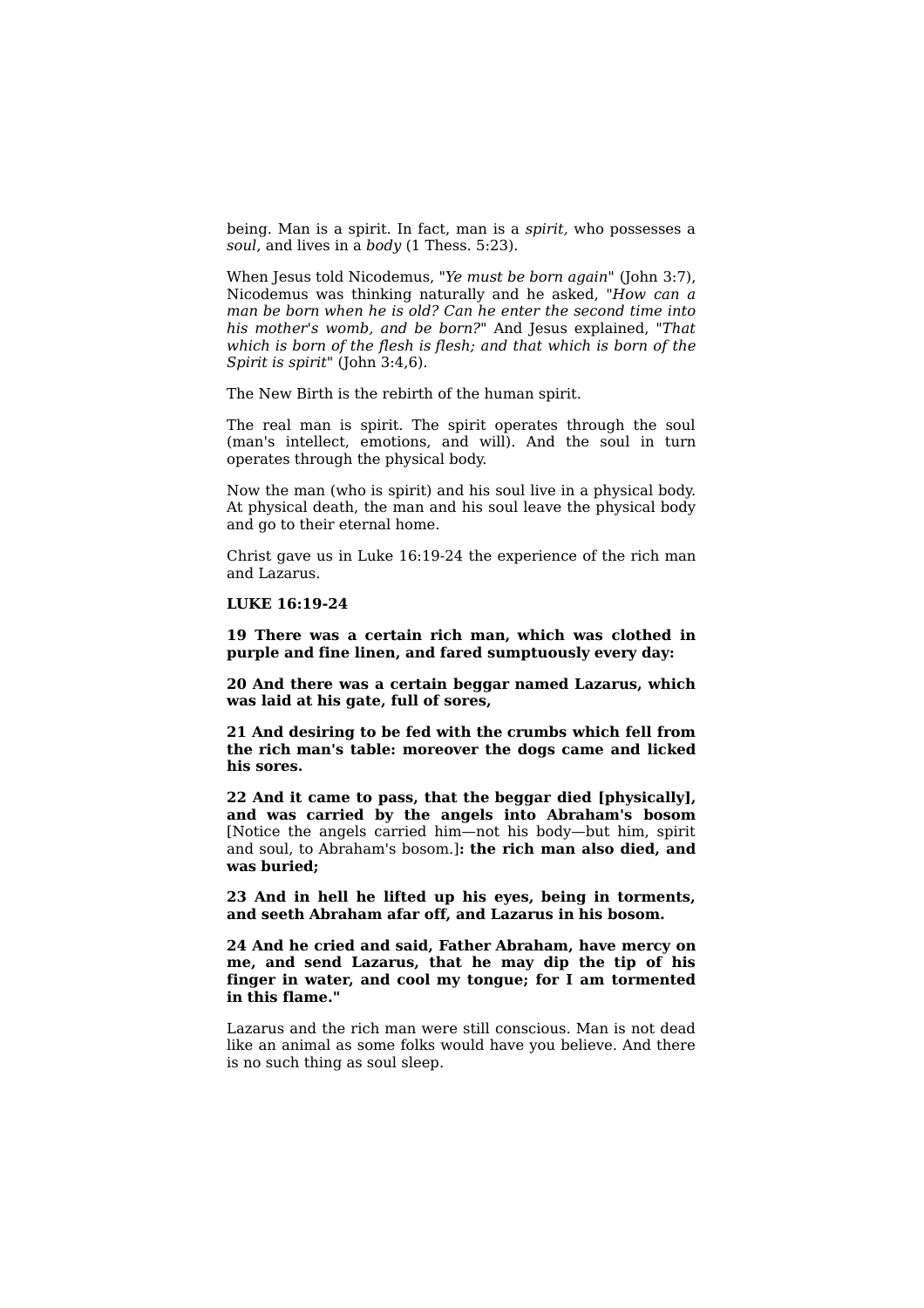Several kinds of deaths are spoken of in the Bible, but there are three kinds with which we need to familiarize ourselves: 1) Spiritual Death, 2) Physical Death, 3) Eternal Death, or the Second Death, which is being cast into the lake which burneth with fire and brimstone.

Spiritual death came to the earth first, then manifested itself in the physical body by destroying it. Physical death is but a manifestation of the law which is at work within, called by Paul, *"the law of sin and death"* (Romans 8:2).

When God said to Adam, *"In the day that thou eatest thereof thou shalt surely die,"* He did not refer to physical death, but to spiritual death. If man had never died spiritually, he would not have died physically.

#### **Spiritual death means separation from God.**

The moment Adam sinned, he was separated from God. And when God came down in the cool of the day, as was His custom to walk and talk with Adam, and called, *"Adam, where art thou?"* Adam said, *"I hid myself."* He was separated from God.

Man is now united with the devil. He is an outcast, an outlaw, driven from the garden with no legal ground of approach to God. He no longer responds to the call of God. He responds only to his new nature, or to his new master. Man is more than a transgressor. He is more than a law-breaker and a sinner. Man is spiritually a child of the devil and he partakes of his father's nature.

This explains why man cannot be saved by conduct. He has to be born again. If man were not a child of the devil, then he could just begin to put on the right kind of conduct, and he'd be all right. But even if he puts on right conduct, he's still a child of the devil, and will go to hell when he dies—to the lake which burneth with fire and brimstone, which is the second death.

Man cannot stand in the presence of God as he is—because he has the nature of his father, the devil, in him. If man is ever saved, he has to be saved by someone paying the penalty for his sins, and by someone giving him a new nature.

You might take a flop-eared mule and try to make a racehorse of him. You could file his teeth and polish his hooves. You could feed him the finest food, run him around the track every day, and house him in the finest stable. But on the day of the race when the gun sounds, all he'll do is lope off down the track because he's a mule.

It's just not in him. Yet you can take a racehorse, and not give him as good care, but when you put him on the starting line,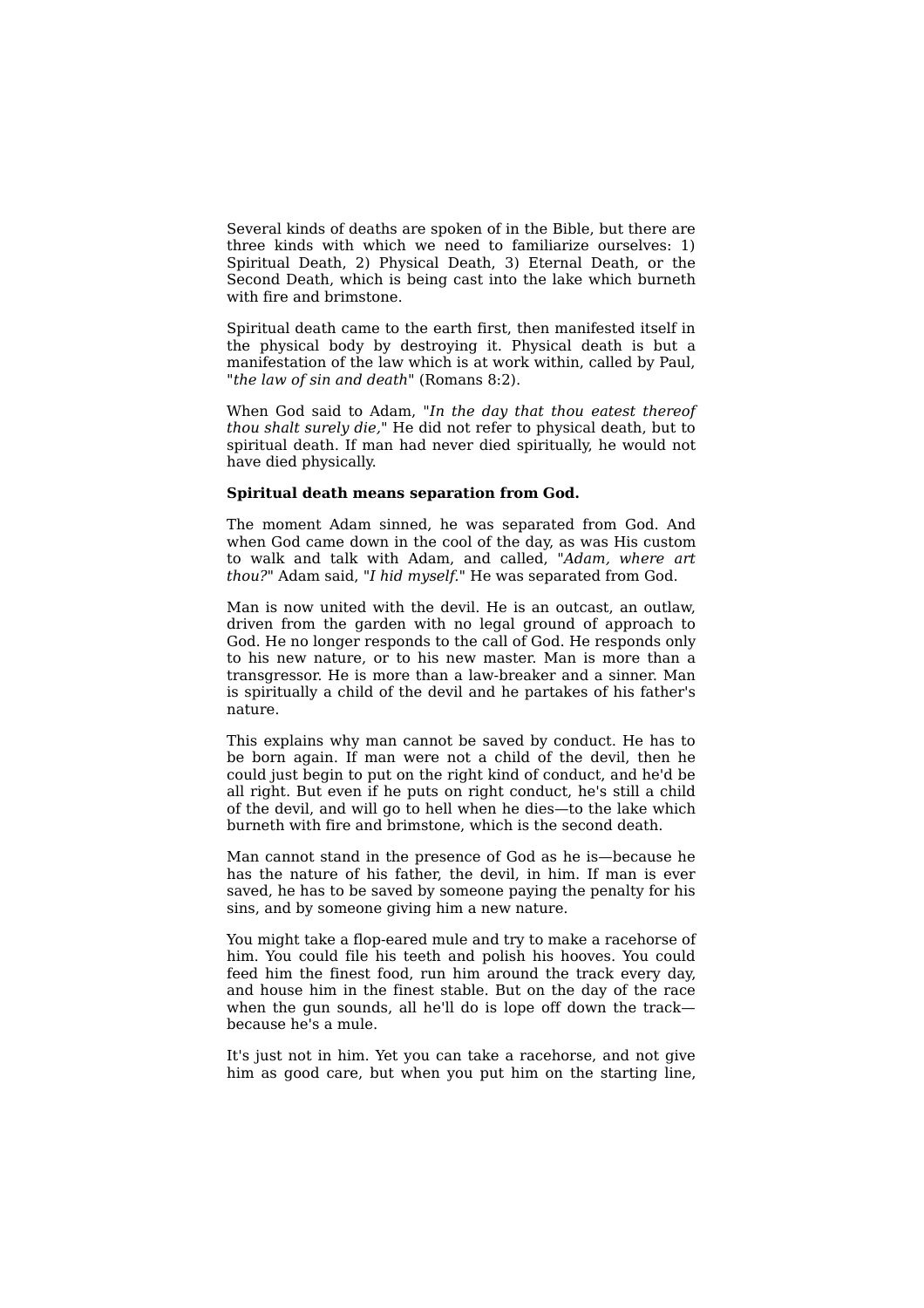and the gun sounds—he's gone! It's his nature. He's born and bred that way. In order for that old mule to be a racehorse, he would have to be re-born—and that's impossible.

Man, however, who is a spirit living in a body, can be re-born. His nature can be changed.

He can become a new creature in Christ Jesus.

It doesn't matter how well-educated man becomes, how many degrees he has at the end of his name, how many dollars he has, how good a social worker he is, nor how religious he is man cannot stand in the presence of God. His nature is wrong. Man is lost today, not because of what he does—but because of what he is. (What he does is the result of what he is.) Man needs *life* from God, because he is spiritually *dead.* Thanks be to God, Christ has redeemed us from spiritual death.

# **JOHN 5:26**

## **26 For as the Father hath life in himself; so hath he given to the Son to have life in himself.**

The new Man, Jesus Christ, had no death in Him. He was not born as we are born, and He didn't have the spiritual nature of death—the devil—in Him. Yet the Bible says in Hebrews 2:9 that He tasted death for every man.

Jesus Christ took upon Himself our sin nature. Hebrews 9:26 says He, "... *put away sin* [not sins] *b y the sacrifice of himself.* " He took upon Himself our sin nature, the nature of spiritual death, that we might have Eternal Life.

Jesus said, *"The thief* [the devil] *cometh not, but for to steal, and to kill, and to destroy: I am come that they might have life, and that they might have it more abundantly"* (John 10:10).

He also said, *" . . . I say unto you, He that heareth my word, and believeth on him that sent me, hath everlasting life, and shall not come into condemnation; but is passed from death unto life"* (John 5:24).

Jesus came to redeem us from spiritual death! Adam was banished from the Tree of Life through rejecting God's Word. According to Revelation 2:7, all who now accept and obey the Word of God are brought back to the Tree of Life.

The New Birth does not take place gradually. It is instantaneous! It is a gift of God received the moment we believe.

In Ephesians 2:1 it says that you who were dead in trespasses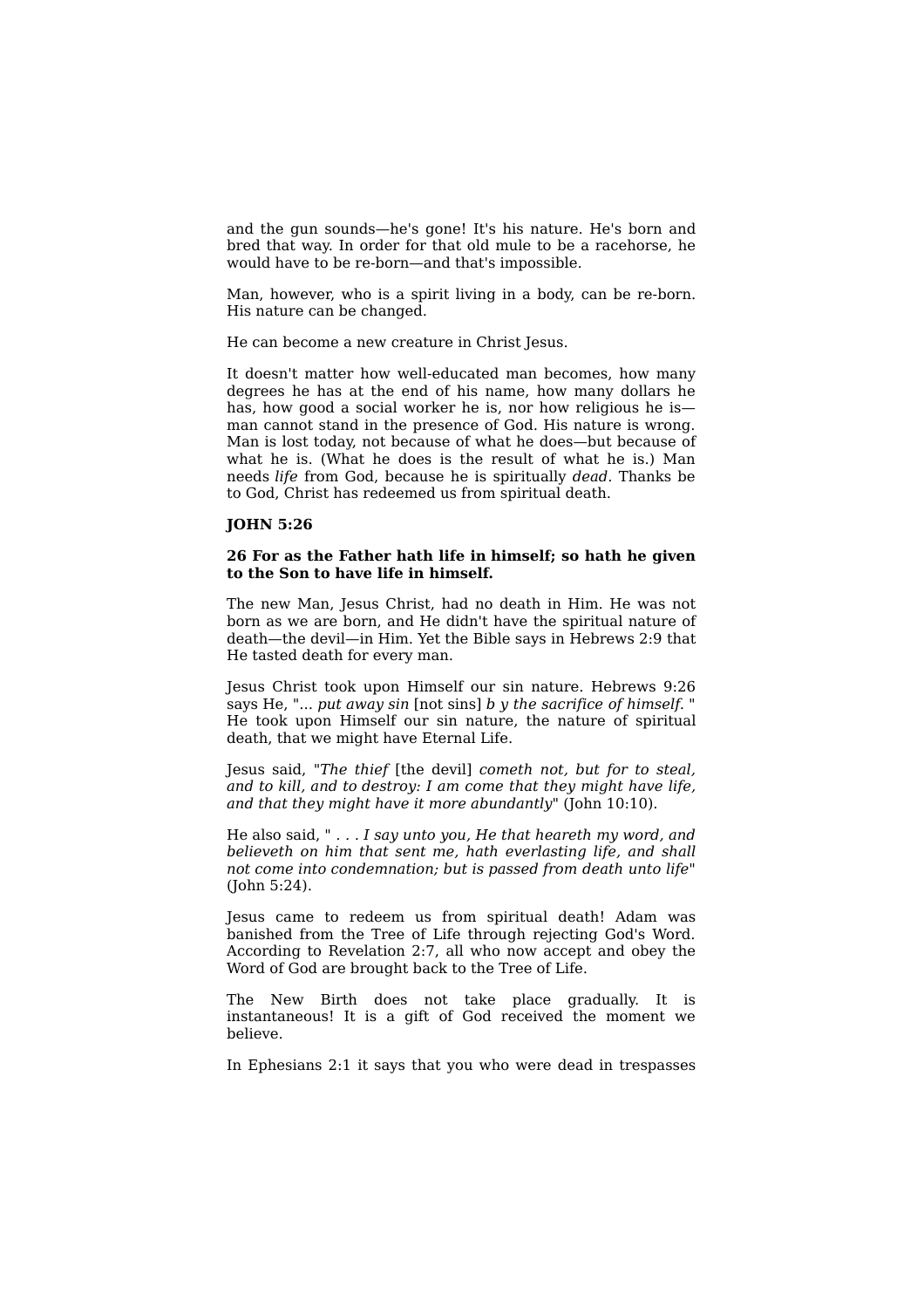and sins—that's spiritual death—He has quickened, made alive. And verses 8 and 9 tell you how it came about:

# **EPHESIANS 2:8,9**

**8 For by grace are ye saved through faith; and that not of yourselves: it is the gift of God:**

#### **9 Not of works, lest any man should boast.**

Not of works! That punctures the balloon of the ego. Man wants to do something to save himself. He wants to have a part in it. But he can't.

You have to simply admit your helplessness—and your hopelessness. You have to admit that you are just what the Bible says—a lost sinner.

Then you come and accept what Christ has wrought for you—a gift!

Have you passed from spiritual death unto spiritual life?

Is God your Father? Can you look up to heaven and say, "Father God"? Is His Spirit within your spirit bearing witness that you are a child of God? Do you have the Holy Spirit in your spirit crying, "Abba, Father"?

You do if you are born again. If you are not born again—accept Christ as your Savior today!

## **ROMANS 8:14-16**

**14 For as many as are led by the Spirit of God, they are the sons of God.**

**15 For ye have not received the spirit of bondage again to fear; but ye have received the Spirit of adoption, whereby we cry, Abba, Father.**

**16 The Spirit itself beareth witness with our spirit, that we are the children of God.**

Chapter 3

THE NEW BIRTH

*Therefore if any man be in Christ, he is a new creature* [creation] *: old things are passed away; behold, all things are become new.*

—2 Corinthians 5:17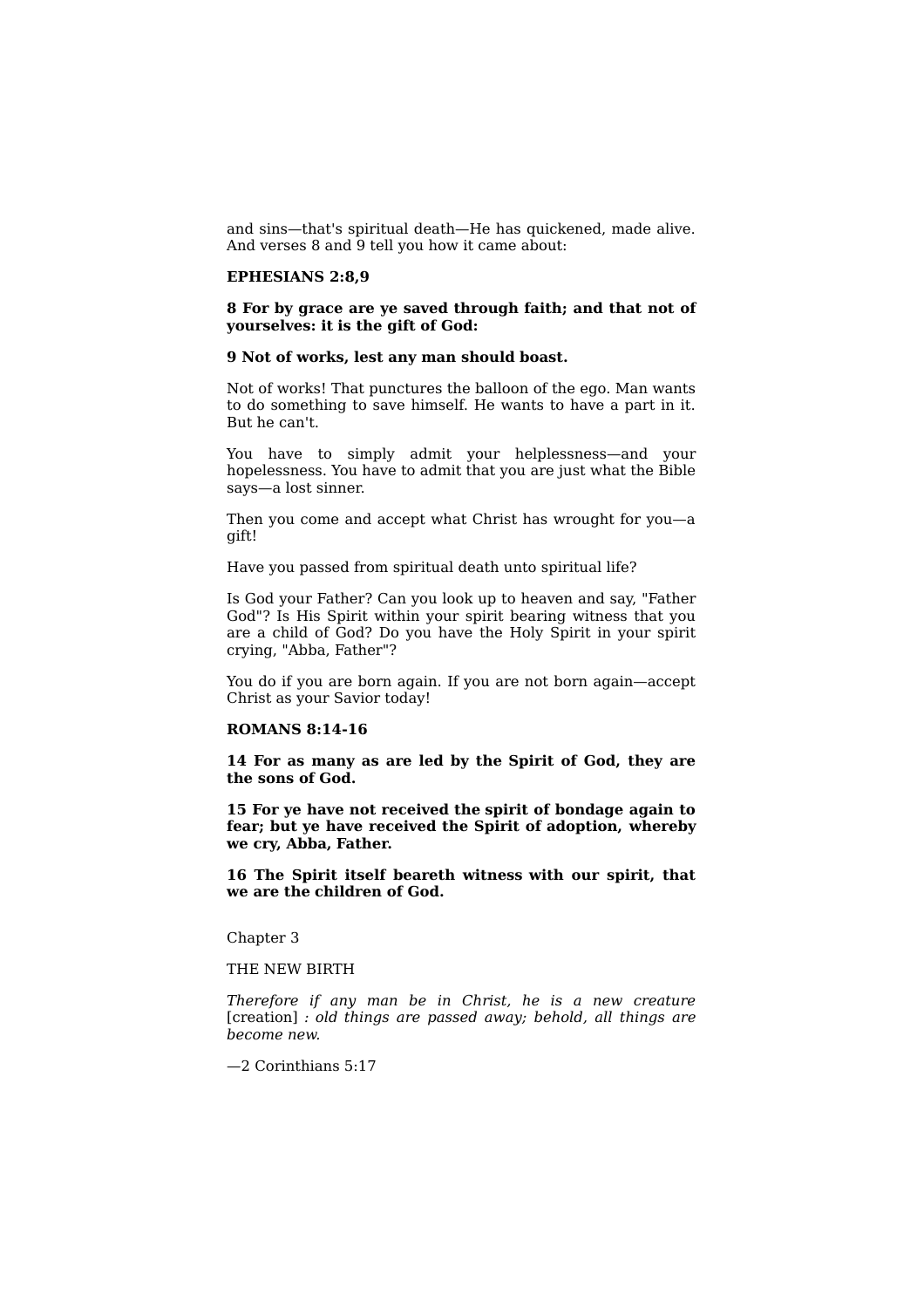The New Birth is a *new creation* from above—the direct operation of the Word of God and the Spirit of God upon your life—changing your spirit completely when you truly repent and turn to God. This *new creation* is brought about in the following manner:

• Recognize that you are a sinner, lost, without God, and without hope (Rom. 3:23).

• Admit that Jesus Christ died on the cross to save you from sin by His own precious blood.

• Come to God, turning away from sin and confessing Jesus as your Lord— *and you shall be born again.* (The Holy Spirit will then make you a new creature—a new creation—cleansing you from all sin by the authority of the Word of God and by the blood of Christ which was shed to atone for your sin.)

• Believe from your heart and confess with your mouth that God does forgive you of your sins and that you are born again.

#### *Believe and Confess*

Here are some Scriptures which show you what you have in your authority to believe and to confess:

## **ROMANS 10:9,10**

**9 That if thou shalt confess with thy mouth the Lord Jesus, and shalt believe in thine heart that God hath raised him from the dead, thou shalt be saved.**

**10 For with the heart man believeth unto righteousness; and with the mouth confession is made unto salvation.**

#### **JOHN 1:12,13**

**12 But as many as received him, to them gave he power to become the sons of God, even to them that believe on his name:**

**13 Which were born, not of blood, nor of the will of the flesh, nor of the will of man, but of God.**

# **JOHN 6:37**

## **37 ... and him that cometh to me I will in no wise cast out.**

Oh, what a basis for faith! There is no such thing as a person coming to Him and being cast out! Jesus said, *"... him that cometh to me I will in no wise cast out."*

## **JOHN 3:14-21**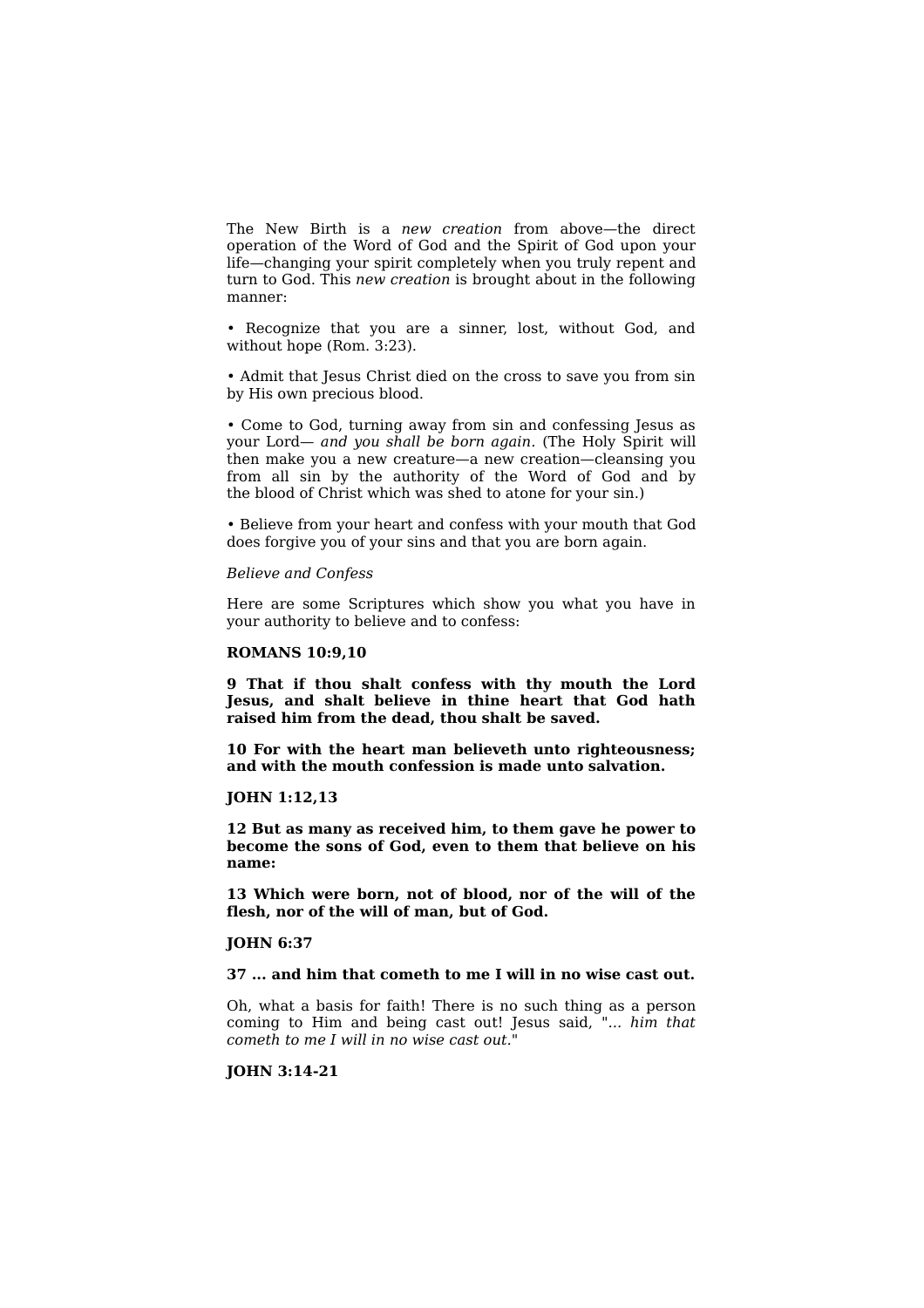**14 And as Moses lifted up the serpent in the wilderness, even so must the Son of man be lifted up: 15 That whosoever believeth in him should not perish, but have eternal life.**

**16 For God so loved the world, that he gave his only begotten Son, that whosoever believeth in him should not perish, but have everlasting life.**

**17 For God sent not his Son into the world to condemn the world; but that the world through him might be saved.**

**18 He that believeth on him is not condemned: but he that believeth not is condemned already, because he hath not believed in the name of the only begotten Son of God.**

**19 And this is the condemnation, that light is come into the world, and men loved darkness rather than light, because their deeds were evil.**

**20 For every one that doeth evil hateth the light, neither cometh to the light, lest his deeds should be reproved.**

**21 But he that doeth truth cometh to the light, that his deeds may be made manifest, that they are wrought in God.**

## **JOHN 3:36**

**36 He that believeth on the Son hath everlasting life: and he that believeth not the Son shall not see life; but the wrath of God abideth on him.**

#### **JOHN 5:24**

**24 Verily, verily, I say unto you, He that heareth my word, and believeth on him that sent me, hath everlasting life, and shall not come into condemnation; but is passed from death unto life.**

#### **ACTS 3:19**

**19 Repent ye therefore, and be converted, that your sins may be blotted out, when the times of refreshing shall come from the presence of the Lord.**

## **EPHESIANS 2:8,9**

**8 For by grace are ye saved through faith; and that not of yourselves: it is the gift of God:**

**9 Not of works, lest any man should boast.**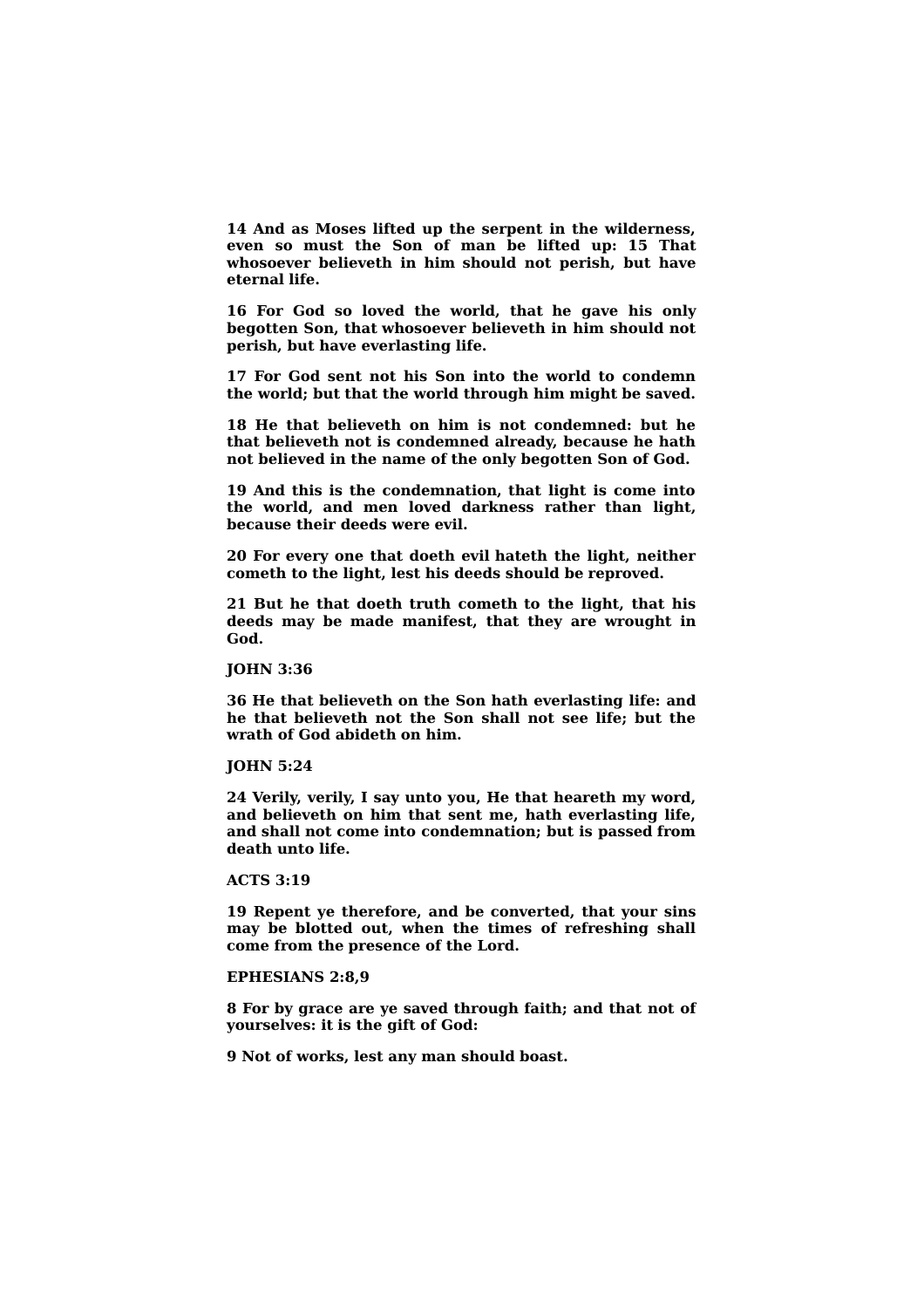You have the intelligence to see for yourself what the Bible says. Again we warn—do not listen to the interpretations of men who will tear apart the simple Scriptures and leave you confused.

They do not care for your soul or they would not seek to rob you of your true Christian experiences. If they had a love for you at all, they would at least permit you to believe the Bible just as it is. And they would encourage you to get Bible experiences.

When they fight so hard to rob you of these benefits, you would be a fool not to wake up and see that they are agents of the devil in sending men to hell. It matters not that they are the most refined and wonderful religious men you have ever met they are not ministers of God if they are robbing you of God's blessing.

The Bible says, *"And no marvel; for Satan himself is transformed into an angel of light.*

*Therefore it is no great thing if his ministers also be transformed as the ministers of righteousness; whose end shall be according to their works"* (2 Cor. 11:14,15).

#### Chapter 4

#### THE WATER OF THE NEW BIRTH

We read that Jesus said, *"Marvel not that I said unto thee, Ye must be born again"* (John 3:7).

Just before He said that, Jesus said, "... *Verily, verily, I say unto thee, Except a man be born of water and of the Spirit, he cannot enter into the kingdom of God"* (John 3:5).

What is the *water* of the New Birth? What does this water of the New Birth mean?

Does it refer to being baptized in water?

Does that save you? No, that is not what Jesus is talking about.

The Word of God is the water referred to in John 3:5. Let's prove that by looking through a number of Scriptures.

## **EPHESIANS 5:26**

**26 That he might sanctify and cleanse it [the church] with the washing of water by the word.**

#### **JOHN 6:63**

**63 It is the spirit that quickeneth; the flesh profiteth**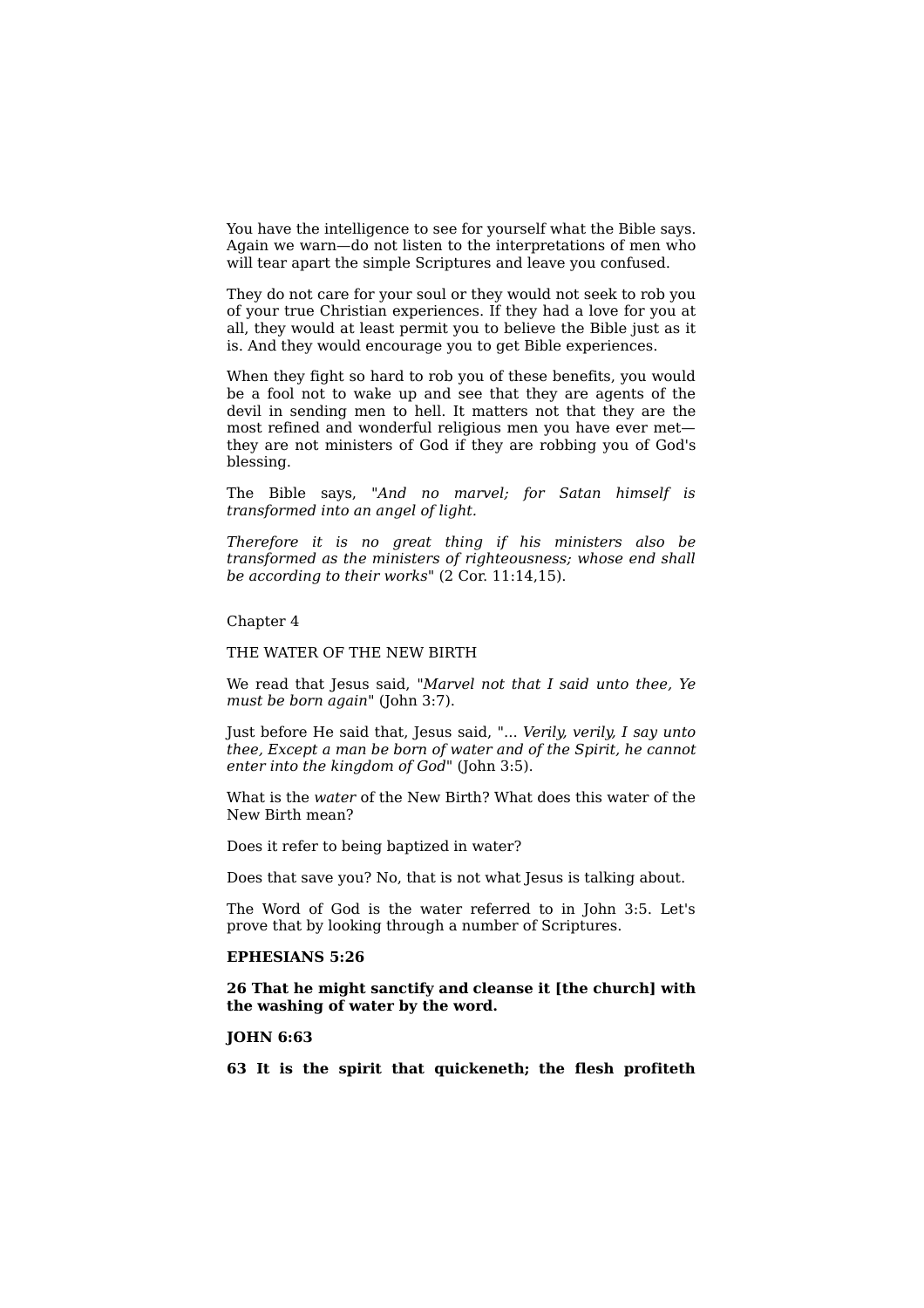**nothing: the words that I speak unto you, they are spirit, and they are life.**

## **JOHN 15:3**

**3 Now ye are clean through the word which I have spoken unto you.**

#### **JOHN 17:17**

**17 Sanctify them through thy truth: thy word is truth.**

## **1 PETER 1:23**

**23 Being born again, not of corruptible seed, but of incorruptible, by the word of God, which liveth and abideth for ever.**

# **JAMES 1:18**

#### **18 Of his own will begat he us with the word of truth, that we should be a kind of firstfruits of his creatures.**

One must believe what the Word of God says about man—that man is a sinner and that Christ died to save him from all sin. Then if man will confess his sins to God and turn from sin with a whole heart and believe the Gospel—he is conforming to the Word of God.

The Holy Spirit will then transform his life by the power of the Word of God and by the blood of Christ. That moment—he is born again!

This new creation—the newly born child of God—is then to believe the Word of God and walk accordingly. He must begin to read the Bible and pray to God. He needs to walk and live in the spirit and be conformed to the Word of God as he receives light.

Being born again—becoming the child of God—is of foremost importance. It is the key that unlocks all the promises of God to you. For when you become a child of God—then God's promises become yours.

#### Chapter 5

#### NEW CREATION FACTS

Believers, Christians—here are some Bible facts about the *new creation* you are in Christ: *You Are a Child of God*

No truth in all the Bible is as far reaching as the blessed fact that when we are born again into the family of God— *God the*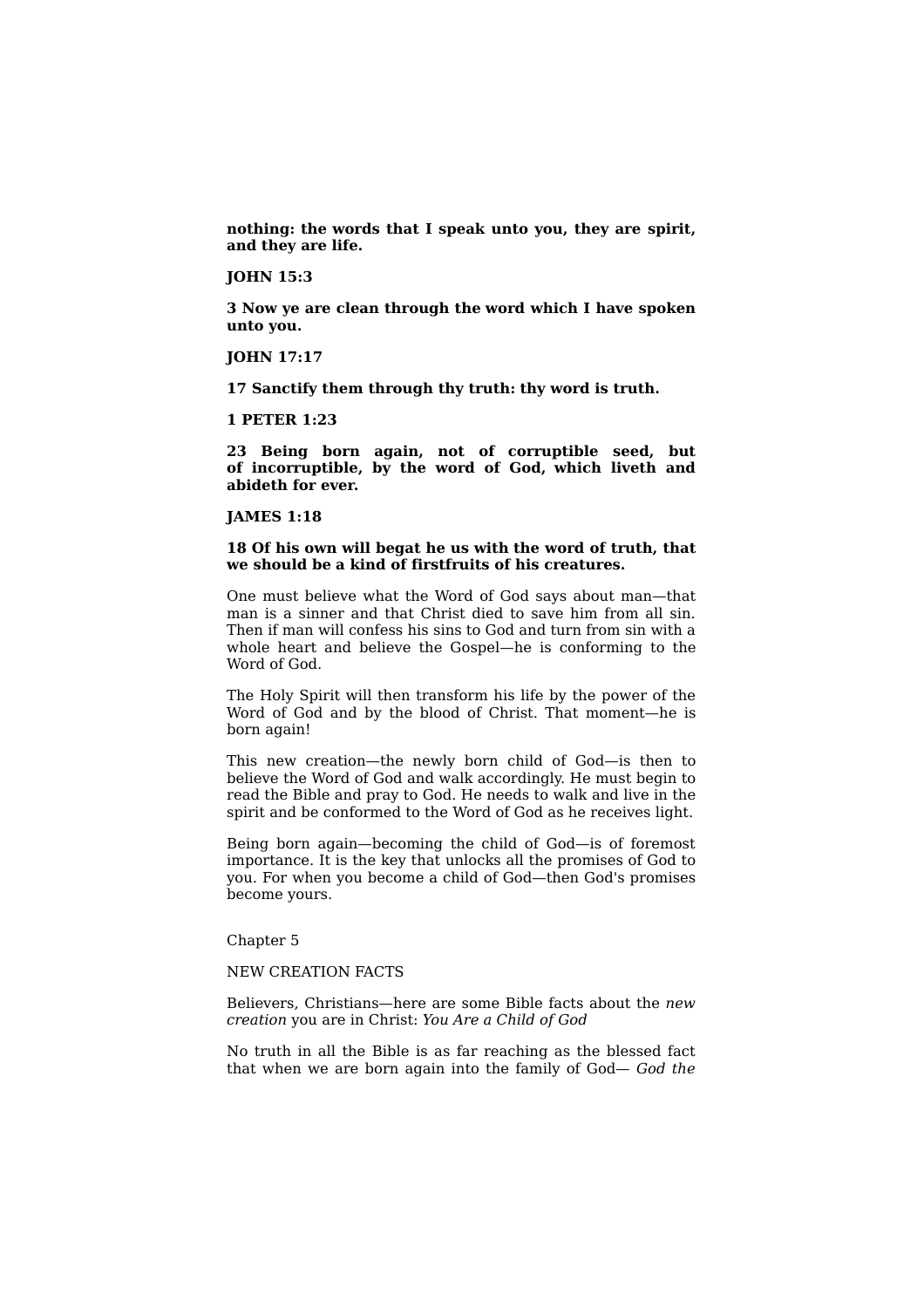## *Father is our Father.*

He cares for us! He is interested in us—each of us individually not just as a group, or as a body or a church. He is interested in each of His children and loves each one of us with the same love.

Much is heard about the *fatherhood* of God and the *brotherhood* of man, but Jesus said to some very religious people, "You are of your father the devil" (John 8:44). God is the Creator of all mankind, but a man must be born again to become His child. He is God to the world, but Father only to the new creation man.

God is your very own Father. You are His very own child. And if He is your Father, you can be assured He will take a father's place and perform a father's part. You can be certain that as your Father He loves you, and will take care of you. (See John 14:23; John 16:23,27; Matt. 6:8,9,26, 30-34; Matt. 7:11.)

Get acquainted with your Father through the Word. When you were saved, you were born into His family as a spiritual baby. Babies in the natural must eat natural food to develop and grow. The Bible instructs the children of God:

*" A s newborn babes, desire the sincere milk of the word, that ye may grow thereby* . . . " (1 Peter 2:2). It is in the Word where we find out about our Father, about His love, His nature, how He cares for us, and how He loves us. He is everything the Word says He is. He will do everything the Word says He will do.

#### *You Are a New Creature—A New Creation—A New Species*

I'm glad I am a new creature. I was only 15, but I remember when it happened. Something took place inside of me. It seemed as if a two-ton load rolled off my chest. Not only did something depart from me—but something came into me. I was not the same person. There was a change inside.

In the New Birth, our spirits are recreated. (Our bodies are not. It is in our spirit where all things have become new. We still have the same bodies we always had.) There is a man who lives inside the body. Paul calls him the *inward man.* (He calls the body the *outward man.)*

#### **2 CORINTHIANS 4:16**

## **16 ... but though our outward man perish, yet the inward man is renewed day by day.**

Peter calls this inner man *the hidden man of the heart* (1 Peter 3:4). This man is hidden to the physical eye. No one can see the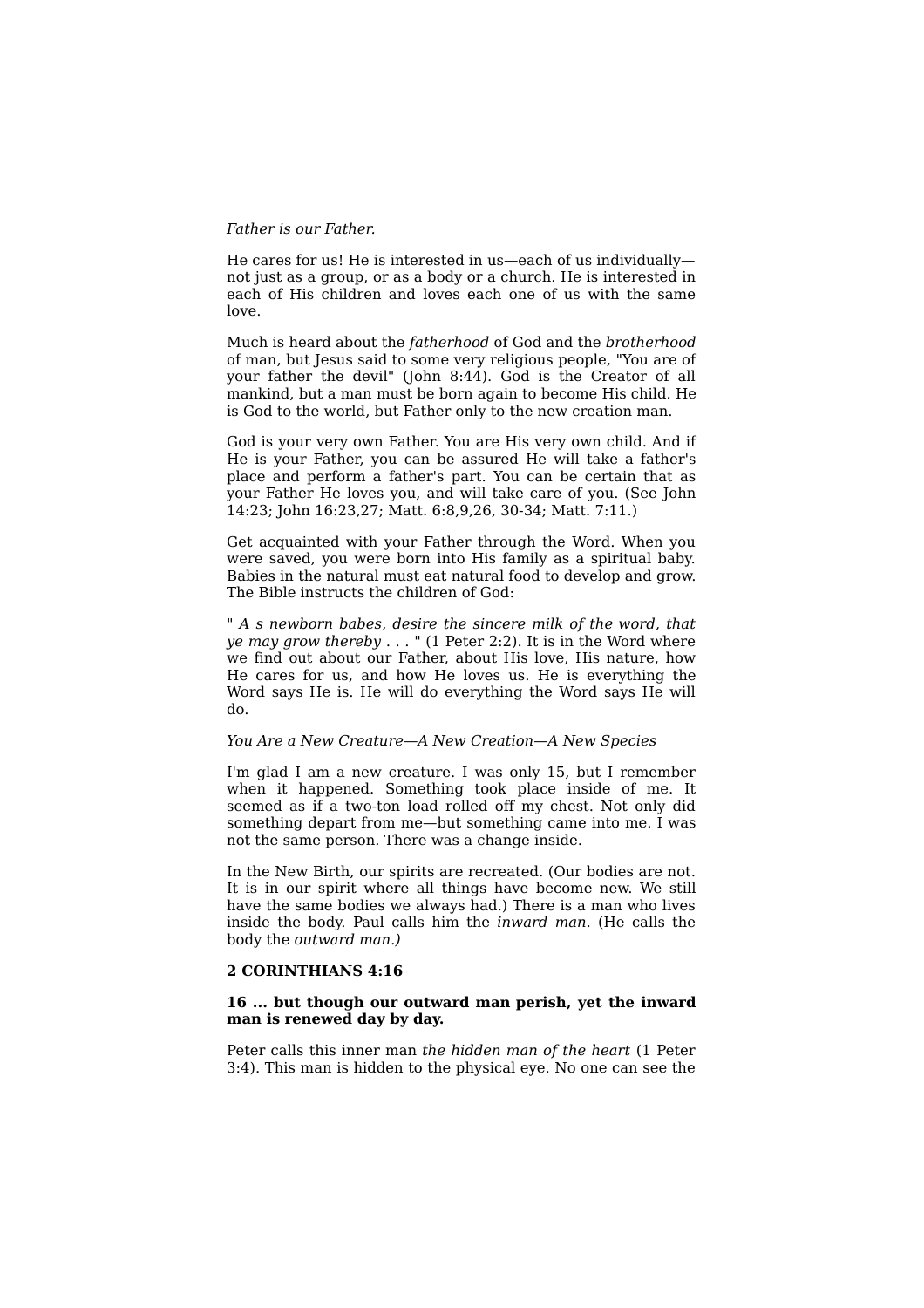real you—the inward man. They may think they do but they only see the house (the body) you live in. You are on the inside looking out. The same thing is true with the people you know: you've never really seen the real man on the inside. You don't know what he looks like. You have only seen the house they live in.

When a man's house is decayed, the real man still lives. The real man never dies.

It is this inward man who becomes a new man in Christ. A new creation. It is the inward man who is born into the family of God —who is God's own child—and who is in perfect union with the Master.

*You Are One With the Master*

# **1 CORINTHIANS 6:17**

## **17 But he that is joined unto the Lord is one spirit.**

The believer and Jesus are one. Jesus said, *" I am the vine, ye are the branches . . . "* (John 15:5). When you look at a tree you don't think of the branches as one part, and the rest of the tree as another part. You see it as one—as a unity.

We are one with Christ. Our spirits are one with Him. Jesus is the head—we are the body.

*All Things Are Possible to You* No one argues with the Scripture which says, "... *with God all things are possible"* (Matt. 19:26). Yet the same New Testament also says, "... *all things are possible to him that believeth"* (Mark 9:23).

Are these Scriptures equally true? Could one be a statement of fact and the other a misconception? A falsehood? No! Both statements are fact.

*All things are possible to him that believeth.*

It helps me as I drive down the road to say that.

It helps me when I face a seemingly impossible situation to say aloud, "All things are possible to him that believeth. And I believe!"

*The Greater One Is in You*

#### **1 JOHN 4:4**

**4 Ye are of God, little children, and have overcome them: because greater is he that is in you, than he that is in the world.**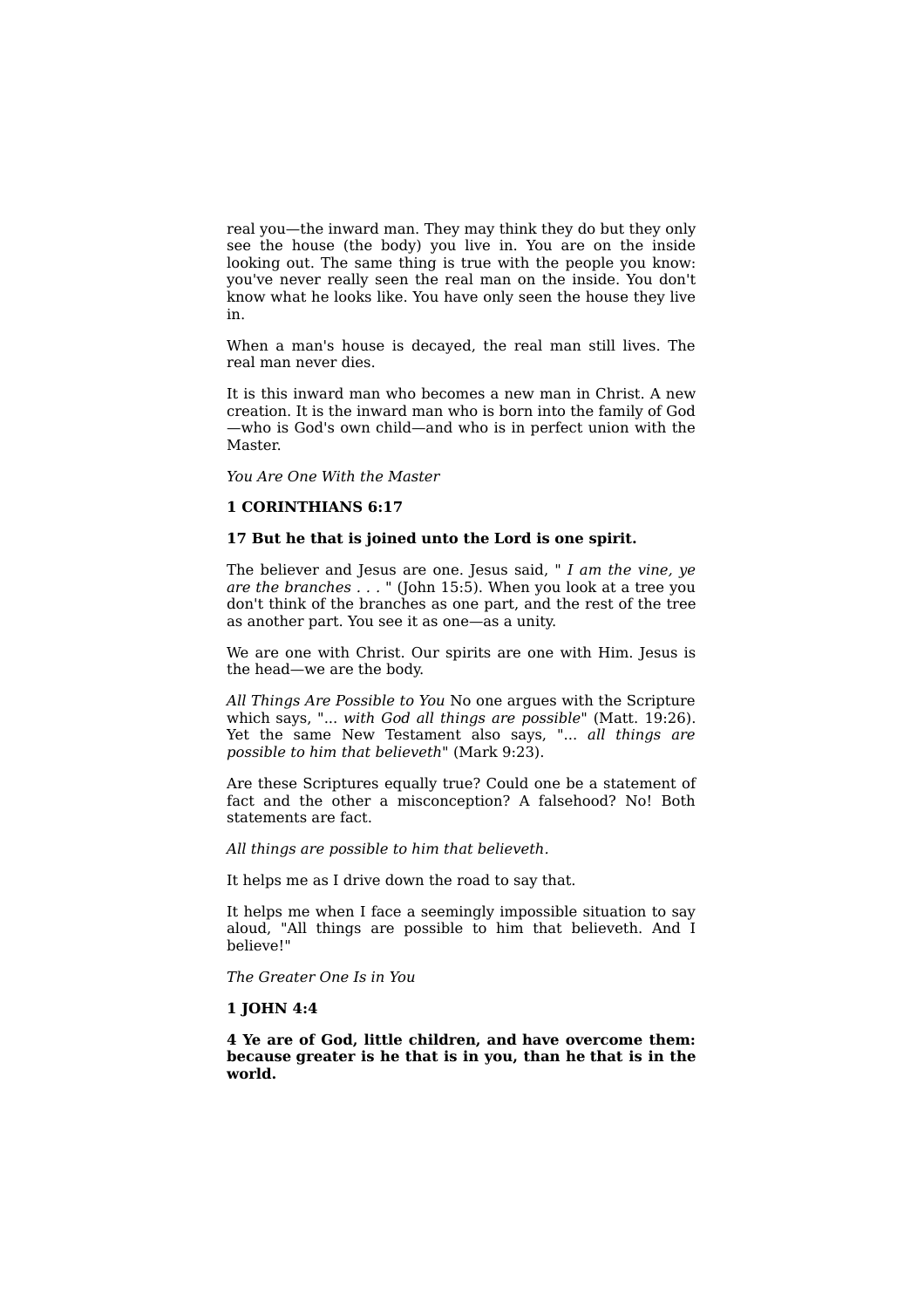## *"Ye are of God...."*

This is another way of saying you are born of God. It says the same thing Second Corinthians 5:17 says: that if any man be in Christ he is a new creation. John is telling us we are born of God, that we have been born again, that *our spirits have been recreated,* that we are *of God.*

Sadly, many Christians don't know they are born of God—and that they have received Eternal Life (the life and nature of God). They think Eternal Life is something they are "going to have" when they get to heaven. Many think they have simply received forgiveness of sins.

If we have just been taught that our sins are forgiven and that we will remain justified only if we walk carefully before Godand we have never been taught that the nature and substance of God is within our spirits—then sin and Satan will continue to reign over us.

But when we know that the man on the inside, the real man, has been *born again* and is a *new self* in Christ Jesus—then we will rule and reign over Satan.

*"Ye are of God, little children, and have overcome them: because greater is he that is in you, than he that is in the world"* (1 John 4:4).

He that is in the world is the god of this world—Satan (2 Cor. 4:4). But thank God, greater is He who is in us than the god of this world! Greater is He that is in us than Satan. He that is in us is greater than demons. He is greater than evil spirits. He is greater than sickness. He is greater than disease. He is the Greater One! And He lives in me! He lives in you! He that is *in you* is greater than any force you may come against.

# **2 CORINTHIANS 6:16**

## **16 ... for ye are the temple of the living God; as God hath said, I will dwell in them, and walk in them; and I will be their God, and they shall be my people.**

How many Christians are conscious of the fact that God is dwelling in them? It sounds farfetched. But what does this Scripture mean if it does not mean what it says?

It is time for the Church to become "God-inside" minded. Too long it has been weakness-minded, sickness-minded, inferioritycomplex-minded, trouble-and-poverty-minded. That's all we've talked and thought about until a serious condition of doubt, unbelief, and spiritual failure has been created in the church. This psychology of unbelief has robbed us of vibrant Christian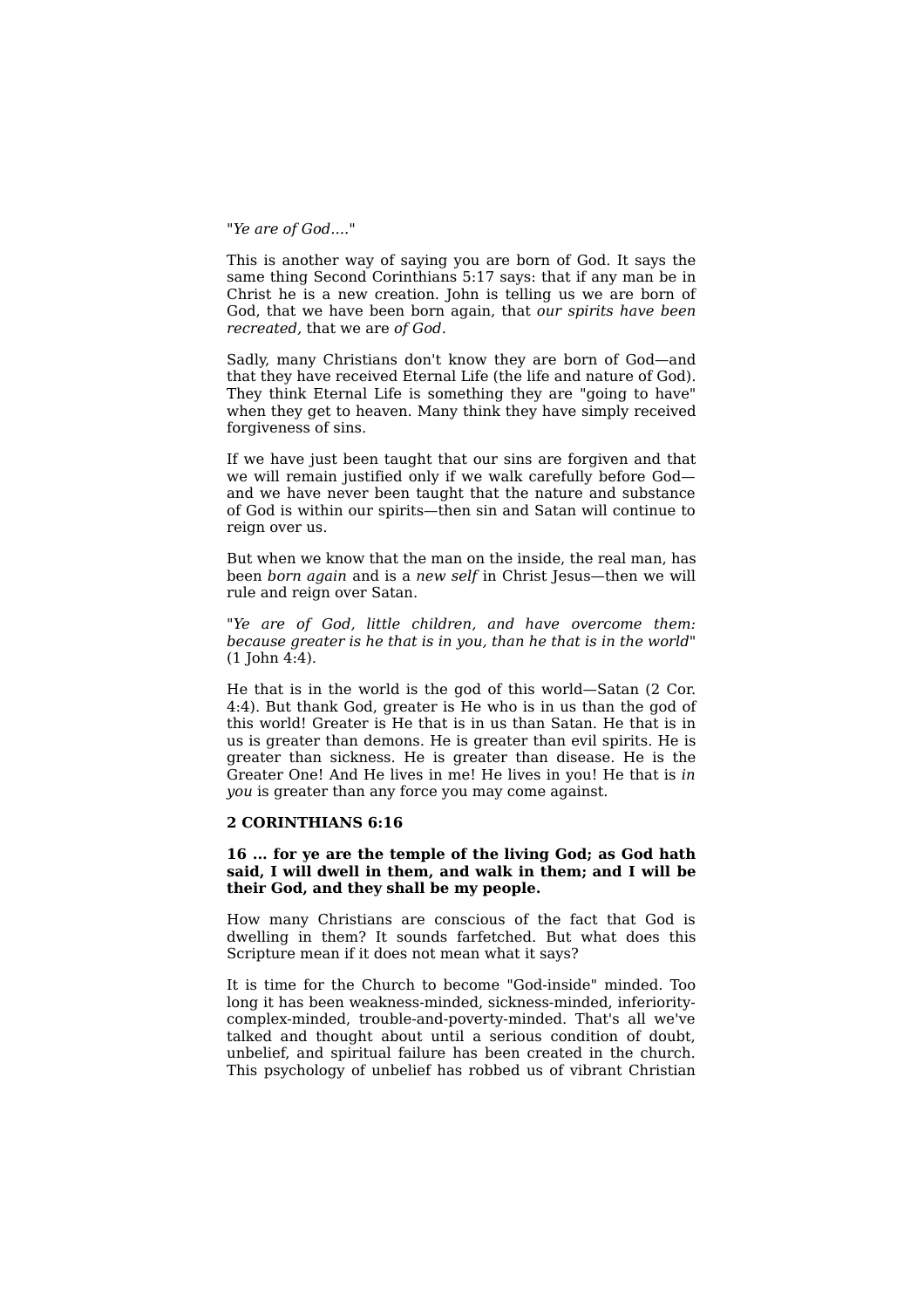faith and living, and of the abundant life Jesus intended that we should have.

# **JOHN 10:10**

# **10 . . . I am come that they might have life, and that they might have it more abundantly.**

When we know that the Life-Giver indwells us—that the Author of all life everywhere has condescended in the Person of His Son, through the power of the Holy Spirit, to come down and live within us—then our very beings shall radiate *Life!*

"Greater is He that is in you than he that is in the world." Grasp that. You are of God. You are born from above. The same mighty Spirit who raised Christ from the dead dwells in you.

It's no wonder the Bible says, "... *all things are possible to him that believeth.* " It is because the God with whom all things are possible lives within us!

# **A Sinner's Prayer to Receive Jesus as Savior**

Dear Heavenly Father,

I come to You in the Name of Jesus.

Your Word says, *"... him that cometh to me I will in no wise cast out"* (John 6:37), so I know You won't cast me out, but You take me in and I thank You for it.

You said in Your Word, *"Whosoever shall call upon the name of the Lord shall be saved"* (Rom. 10:13). I am calling on Your Name, so I know You have saved me now.

You also said *"... if thou shalt confess with thy mouth the Lord Jesus, and shalt believe in thine heart that God hath raised him from the dead, thou shalt be saved. For with the heart man believeth unto righteousness; and with the mouth confession is made unto salvation"* (Rom. 10:9-10). I believe in my heart Jesus Christ is the Son of God. I believe that He was raised from the dead for my justification, and I confess Him now as my Lord.

Because Your Word says, *"... with the heart man believeth unto righteousness ..."* and I do believe with my heart, I have now become the righteousness of God in Christ (2 Cor. 5:21)... And I am saved!

Thank You, Lord!

Signed  $\Box$